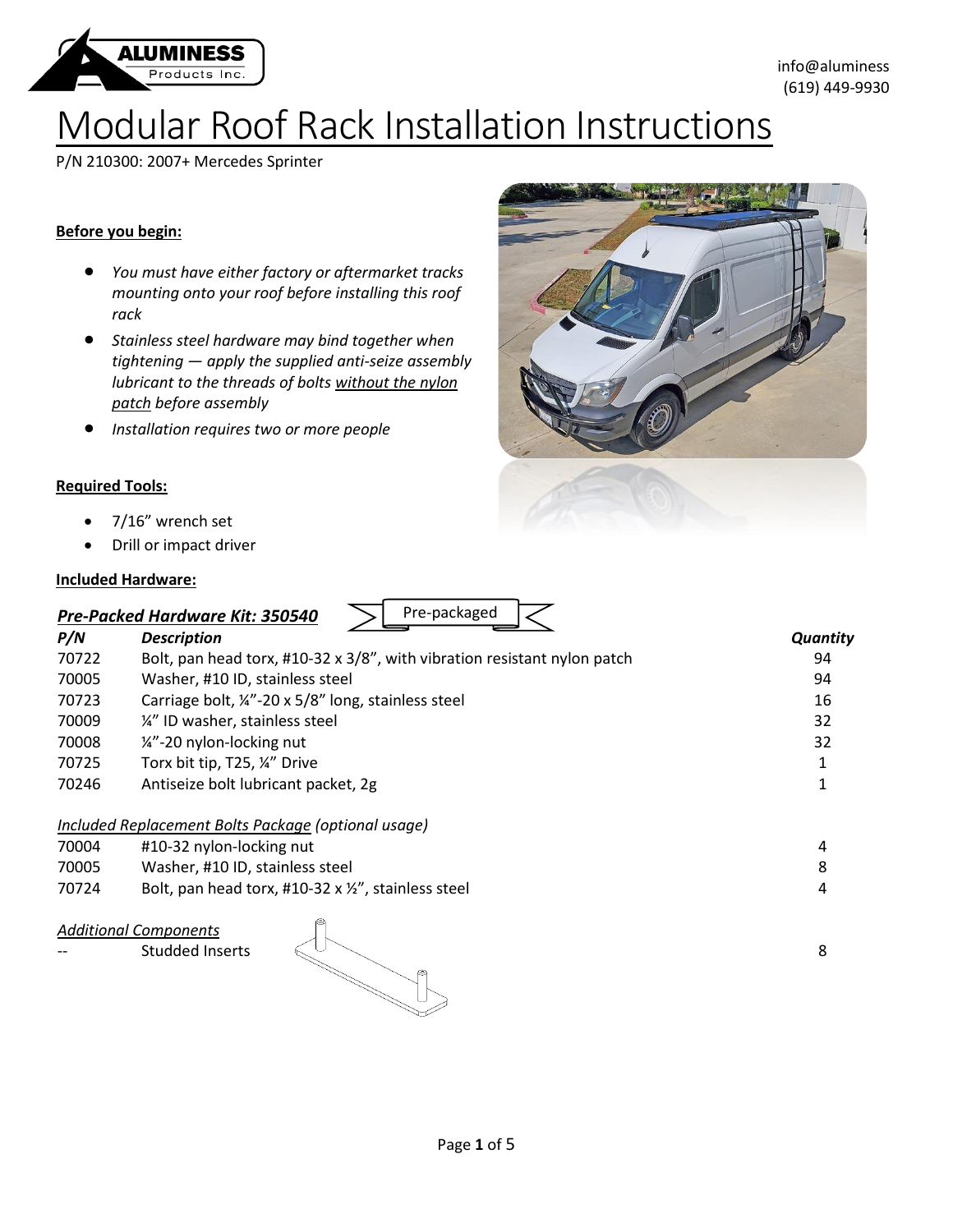

**Roof Rack Parts:**



8X Mounting Bracket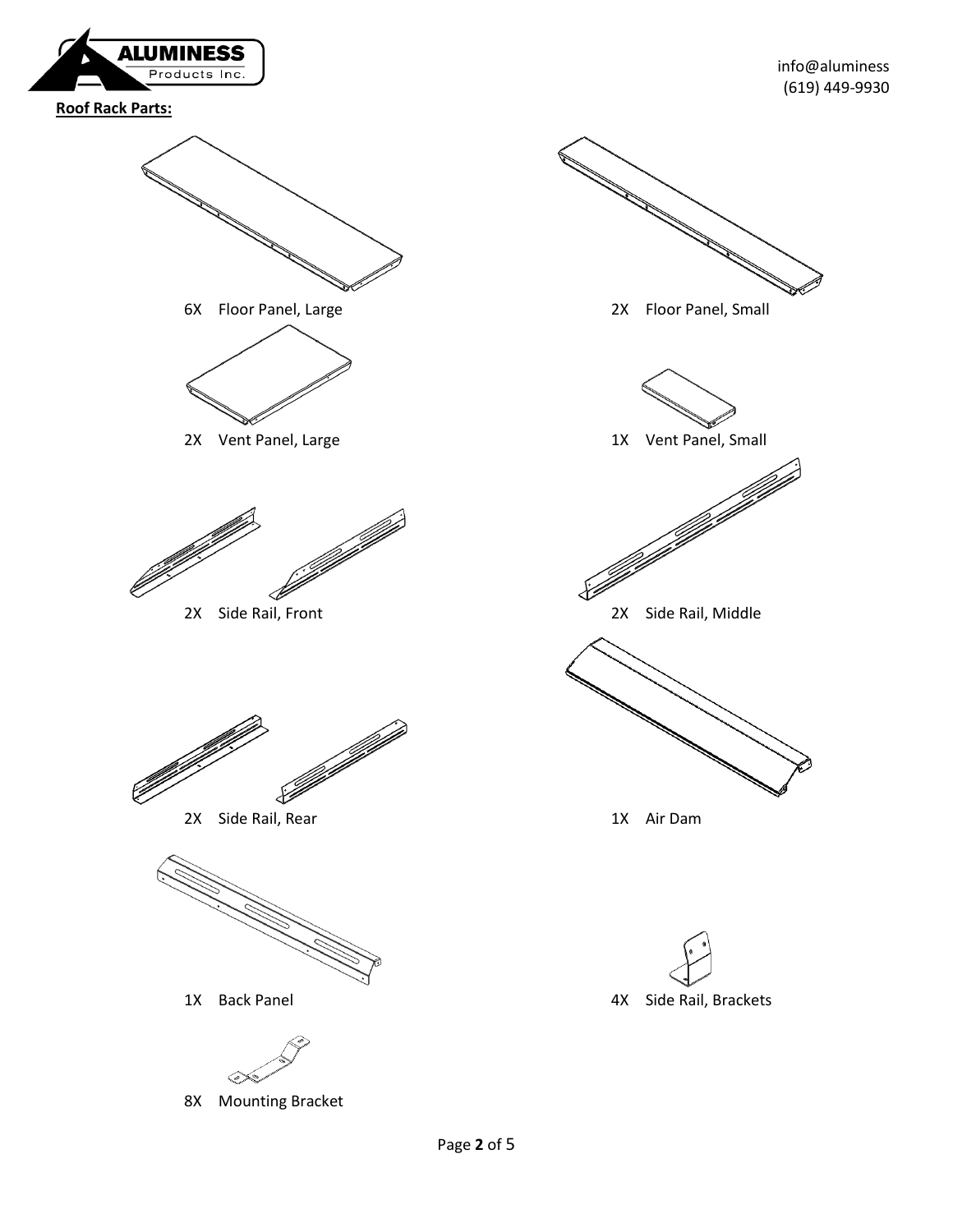

## info@aluminess (619) 449-9930

# **Roof Rack Assembly:**

*PRO TIP: Protect the roof rack by lying down some blankets or towels before laying out the roof rack.*

- 1. Determine desired vent location front or rear.
	- a. If you'd like two vents, please be sure you have PN 210514 and replace the two panels in the specified location for the additional vent.
	- b. If you desire full flooring, please be sure you have PN 210515 and replace the three vent panels with the two additional panels.
- 2. Layout flooring panels into the desired orientation with the flat surface down using Figures 1 & 2 as a guide. The edge of the panel with the threads should face the rear of the rack.



*Figure 1: Flooring Panel Layout (Full Flooring shown, flat surface down)*



*Figure 2: Examples of Floor Panel Layouts; Rear (left), Front (center), and Two Vents (right)*

3. Bolt the panels together using the provided #10-32 x 3/8" bolt and washer. Reference Figures 3, 4, & 5 for more detailed information.



*Figure 3: Example of Bolt Through Panels*



*Figure 4: Bolting Panel-to-Panel (NOTE: the inner two holes are used only with the vent kit)*



*Figure 5: Bolting Vent Kit (NOTE: the small vent panel is only used for use with fantastic fans)*

Page **3** of 5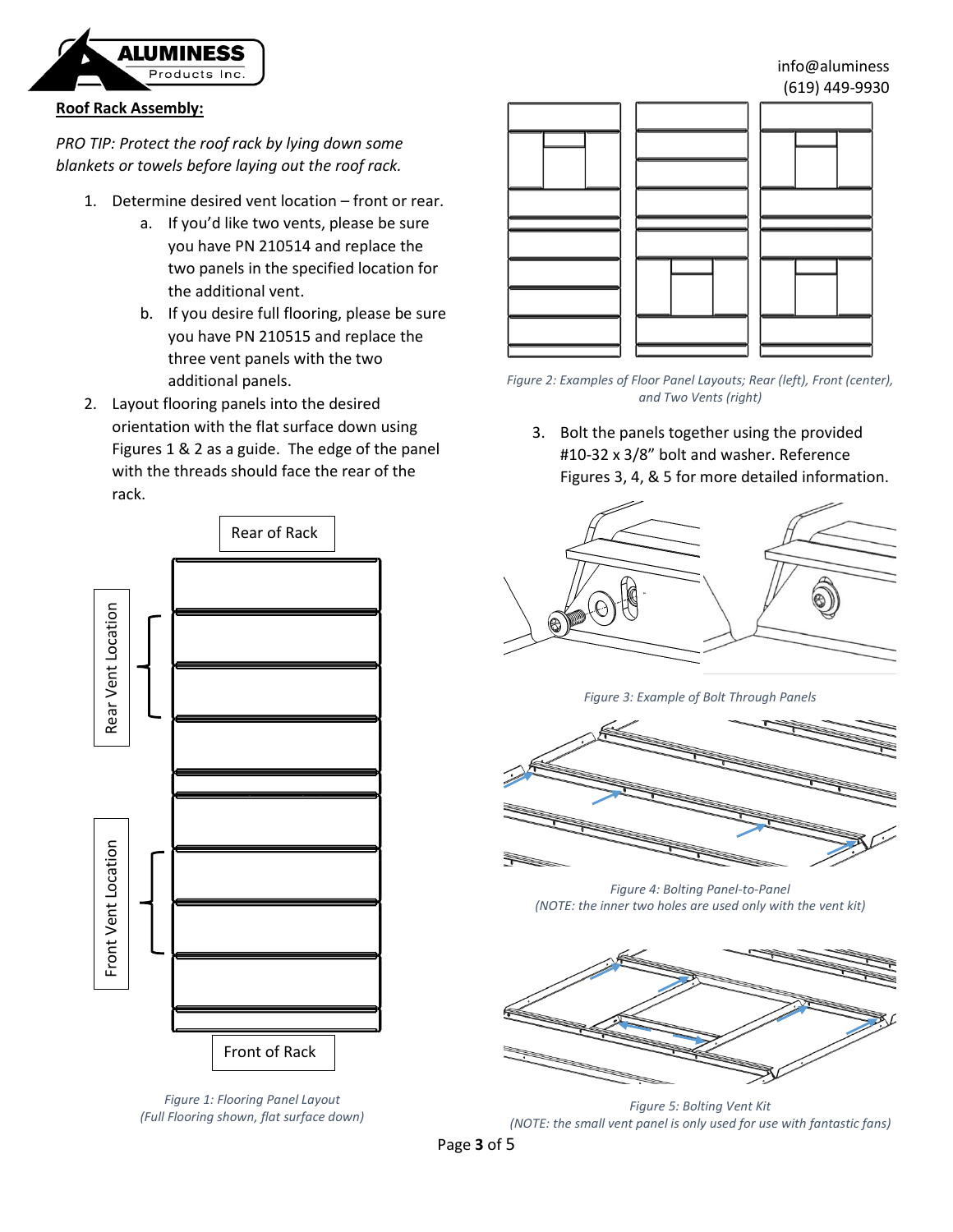

4. Assembly the left and right-side rails using the side rail brackets to combine the front, middle and rear rails (See Figure 6).



*Figure 6: Side Rail Assembly*

5. Install the mounting brackets onto the side rail assembly using the ¼"-20 x 5/8" carriage bolts, nuts, and washers as shown in Figure 7 & 8. There are 4 mounting bracket location on each side (8 total).

*PRO TIP: Leave the hardware loose until installed onto the factory rails to center the roof rack's mounting brackets. Factory rails should be about 52" from center-to-center.*



*Figure 7: Mounting Bracket Locations (one side shown, 8 locations total)*



*Figure 8: Assembly of Mounting Brackets*

6. Flip the flooring panels over so the flat surface is face up and install the Back Panel onto the rear of the rack using the #10-32 x 3/8" bolts as shown in Figure 8.



*Figure 9: Back Panel Assembly*

7. Install the pre-assembled side rails onto the flooring panels using the #10-32 x 3/8" bolts into all available threaded holes through the lower slot on the side rails as shown in Figures 10 & 11.



*Figure 11: Side Rail Attachment Close-Up*

8. Secure the Back Panel to the Side Rail as shown in Figure 12 on both sides.



*Figure 12: Back Panel to Side Rail Assembly*

9. Install the Air Dam in the front as shown in Figure 13 on both sides.



*Figure 13: Front Air Dam Assembly*